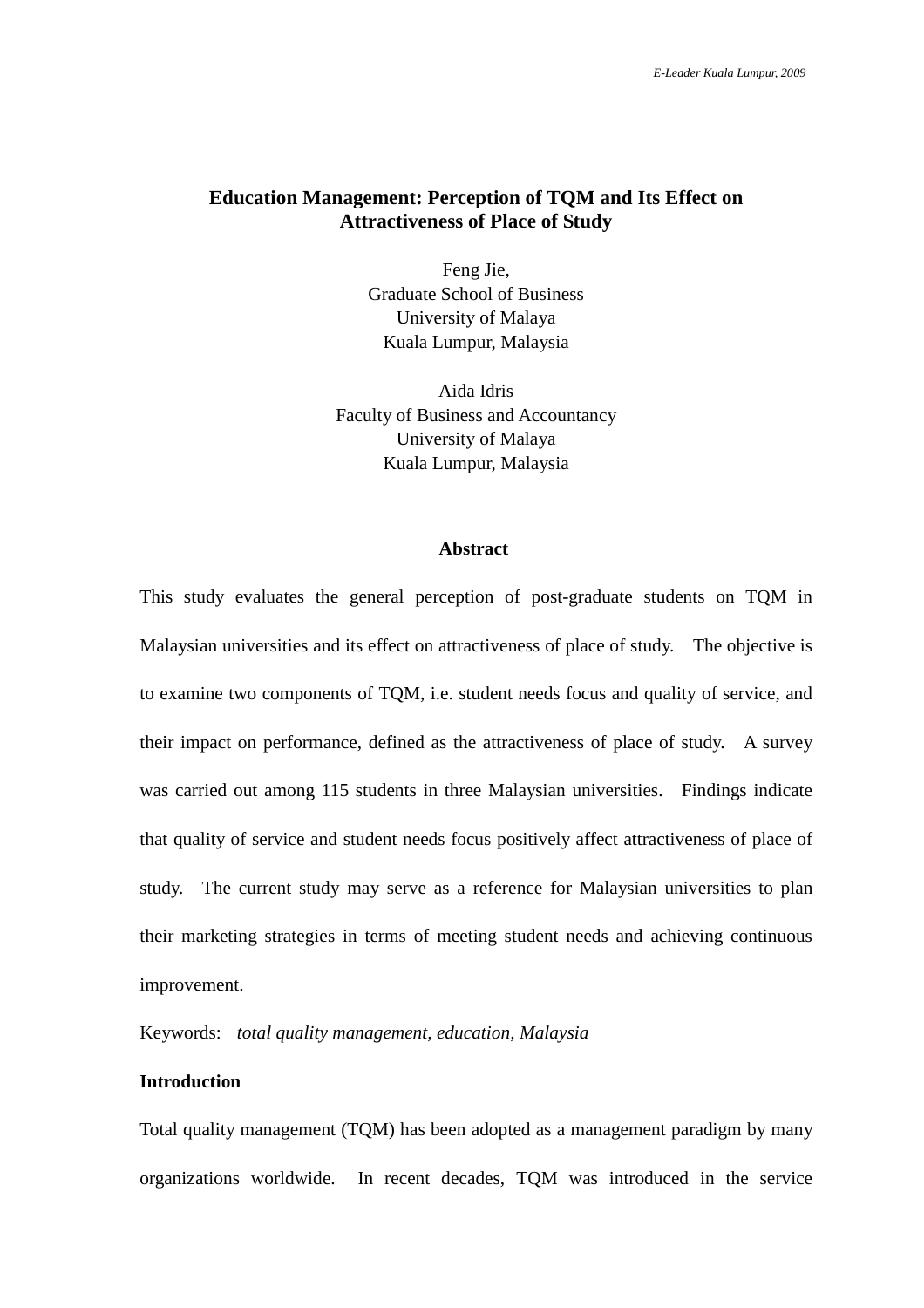industry and since then, many businesses have realized that TQM can be just as effective in services as in manufacturing.

The quality management models practiced by the business world have also been adapted and applied to the education sector. By applying the consumer behavior theory in education, this paper regards students as consumers purchasing the services provided by the industry. Thus, students have the right to obtain the best quality education. It is important for education providers to improve quality of service by understanding customer needs. In order to understand their needs, it is necessary to identify the quality attributes embraced by the customers, since people perceive quality differently.

The Ministry of Education has clearly stated a vision to make Malaysia a center of learning and educational excellence by the year 2020. Hence, the management of quality in education institutions has gained momentum very rapidly in the last few years. Higher educational institutions play an important role in the competitive marketplace. In this work, we explore the picture of TQM from students' perspective and study the reasons why they view a particular place of study attractive, and vice versa.

This study aims to analyze students' general perception of TQM and its effect on attractiveness of place of study. The two independent variables are student needs focus and the quality of services provided by different educational institutions. The current study is useful in that it enables higher educational institutions to evaluate their performance and formulate strategies for the future. Findings of the study can be used as a reference for these institutions to plan their marketing strategies and help their internal TQM machinery in terms of meeting student needs and achieving continuous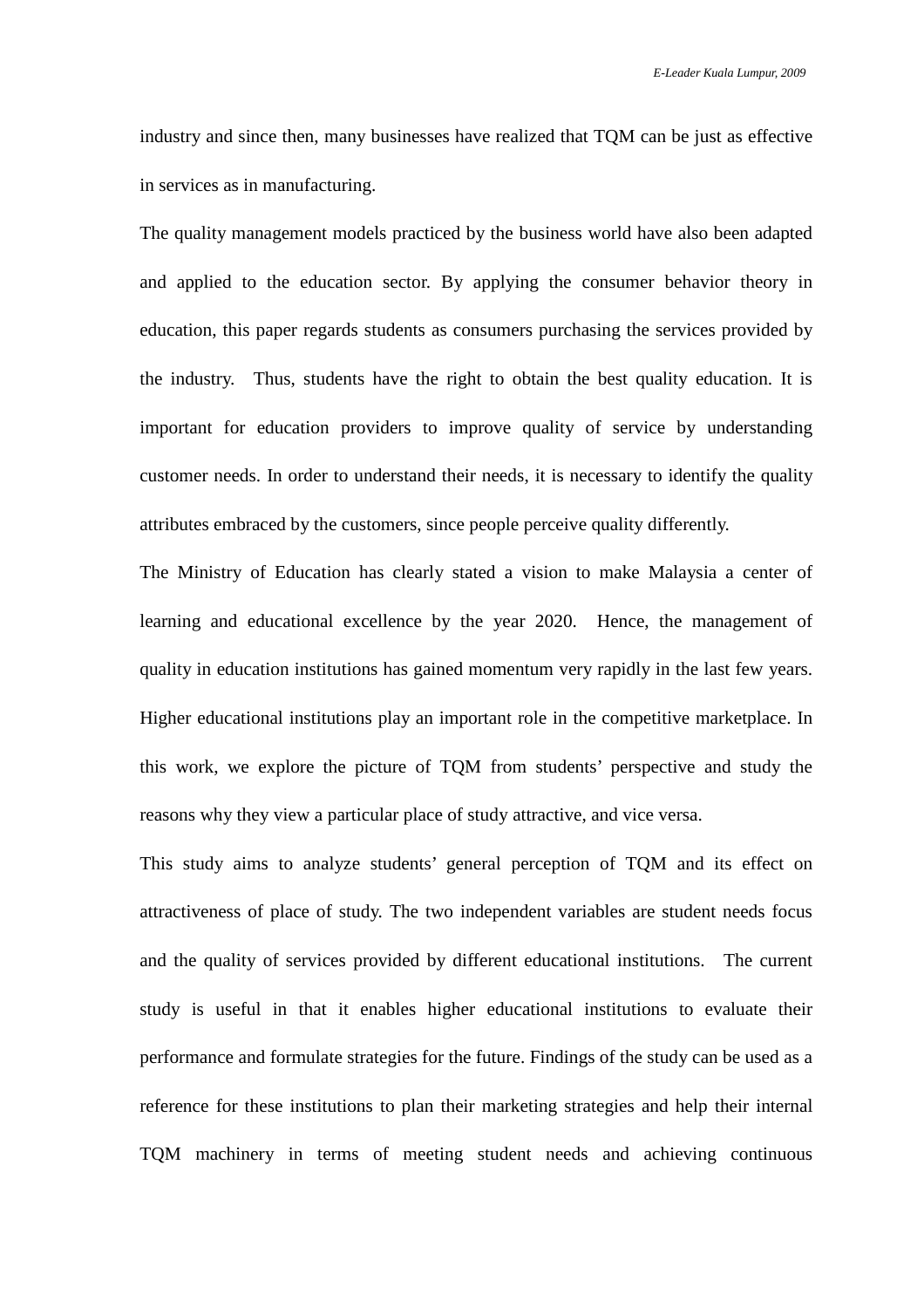improvement.

### **Quality and TQM**

Quality has a variety of ambiguous and contradictory meanings. Many quality gurus present different theories of quality and quality management. According to Juran (1988), quality is fitness for use. Juran (1988) also states that quality consists of those product features which meet the needs of the customers and thereby provide product satisfaction. Crosby (1994) is well noted for his four "absolutes to quality" which may be summarized

as follows:

- (i) Quality has to be defined as conformance to requirements, not as goodness or excellence.
- (ii) The system for causing quality is prevention, not appraisal.
- (iii)The performance standard must be Zero Defects, not 'that's close enough'.
- (iv)The measurement of quality is the price of non-conformance, not indices.

Ishikawa (1985, p.45) has this to say about quality:

*Narrowly interpreted, quality means quality of product. Broadly interpreted, quality means quality of work, quality of service, quality of information, quality of process, quality of division, quality of people, including workers, engineers, managers and executives, quality of system, quality of company, quality of objectives etc.* 

Townshend (1990, p. 4-6) talks about the "dual nature of quality" namely, there are two sub-concepts: "quality in fact" and "quality in perception". He explains "quality in fact" as "the provider of goods and services who through dint of hard work and capital expenditures performs up to its own specifications achieves quality in fact." "Quality in perception" is defined as the "subjective quality as the customer sees it. A product or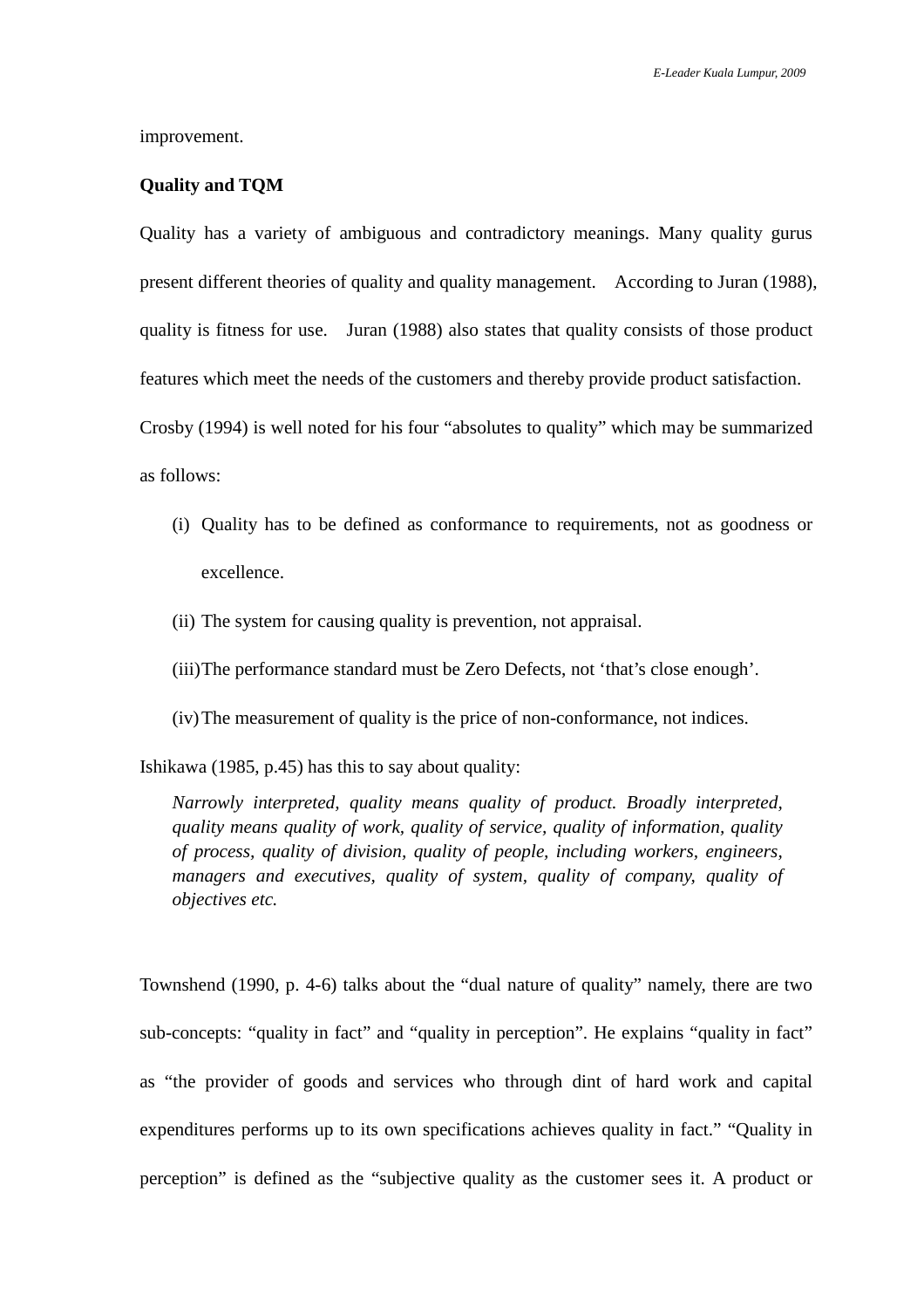service achieves quality in perception when meets the customer's expectations".

Deming (1986, p.49) does not define quality directly but in one of his popular fourteen

points for management says:

*…Improve constantly and forever the system of production and service…. Quality must be built in at the design stage…. It may be too late, once plans are on their*  way.... There must be continual improvement in test methods and ever better *understanding of the customer's needs and of the way he uses and misuses a product…. The quality desired starts with the intent, which is fixed by management. The intent must be translated into plans, specifications, tests, in an attempt to deliver to the customer the quality intended, all of which are management's responsibility.* 

The concepts of quality based on the above definitions reveal two important dimensions:

customer satisfaction and continuous improvement.

Total quality management (TQM) is a well-known approach by organizations that strive to make quality assurance as their business culture. There are also various definitions by different writers. Oakland as quoted by Berry (1996) defines TQM as:

*… an approach to improving the effectiveness and flexibility of business as a whole. It is essentially a way of organizing and involving the whole organization; every department, every activity, every single person at every level.* 

By the definition, it is obvious that TQM is applicable to all types of business, and it requires total involvement of all parties which have either direct or indirect contact within or outside the organization. In the context of education, Harris (in Kwan, 1996) defines three common approaches to TQM, namely, customer focus, staff focus, and service agreement stance.

The theory of TQM rests on two tenets (Weaver, 1992). The first and most important is that customers are vital to the operation of the organization. Without customers there is no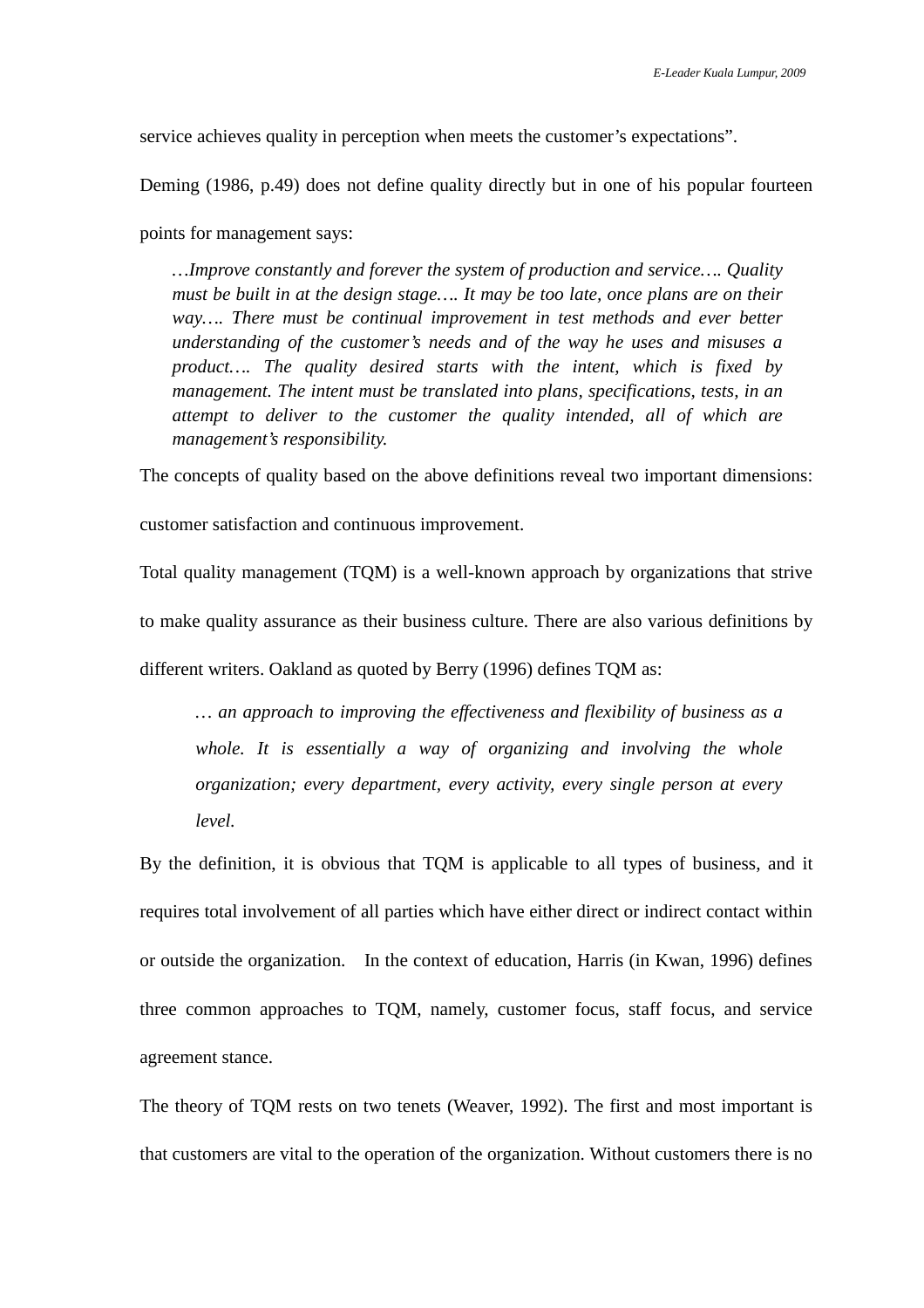business definitely, and without business there is no organization. Consequently, it should be the primary aim of any group to keep customers satisfied by providing them with quality product (Deming, 1986). The second tenet is that management needs to listen to nontraditional sources of information in order to institute quality. This is based on the belief that employees want to do quality work, which will be possible if managers listen to them and create a workplace based on their ideas (Deming, 1986).

#### **TQM in Education**

The quality philosophy and principles have become central to international educational reform efforts in nations such as Canada, Australia, Japan, the United States and the United Kingdom (Weller, 1996). The attraction of TQM philosophy is mainly because of its successful record in the world of business in producing quality products and services. In fact, TQM provides a structured and comprehensive delivery system which may lead improvements in education (Weller and Hartley, 1994).

TQM recognizes students as both customers and employees of the education system (Weaver, 1992). Therefore the roles of students must be recognized by involving them in their own learning process. Furthermore, students' evaluation in TQM is very important and should be carried out throughout their studies so that corrective measures may be enforced continuously (Weaver, 1992).

### **Research Methodology**

Primary data were collected using self-administered questionnaires distributed to 150 post-graduate students studying in three local universities: UM (University of Malaya), UIA (Universiti Islam Antarabangsa) and UPM (Universiti Putra Malaysia). The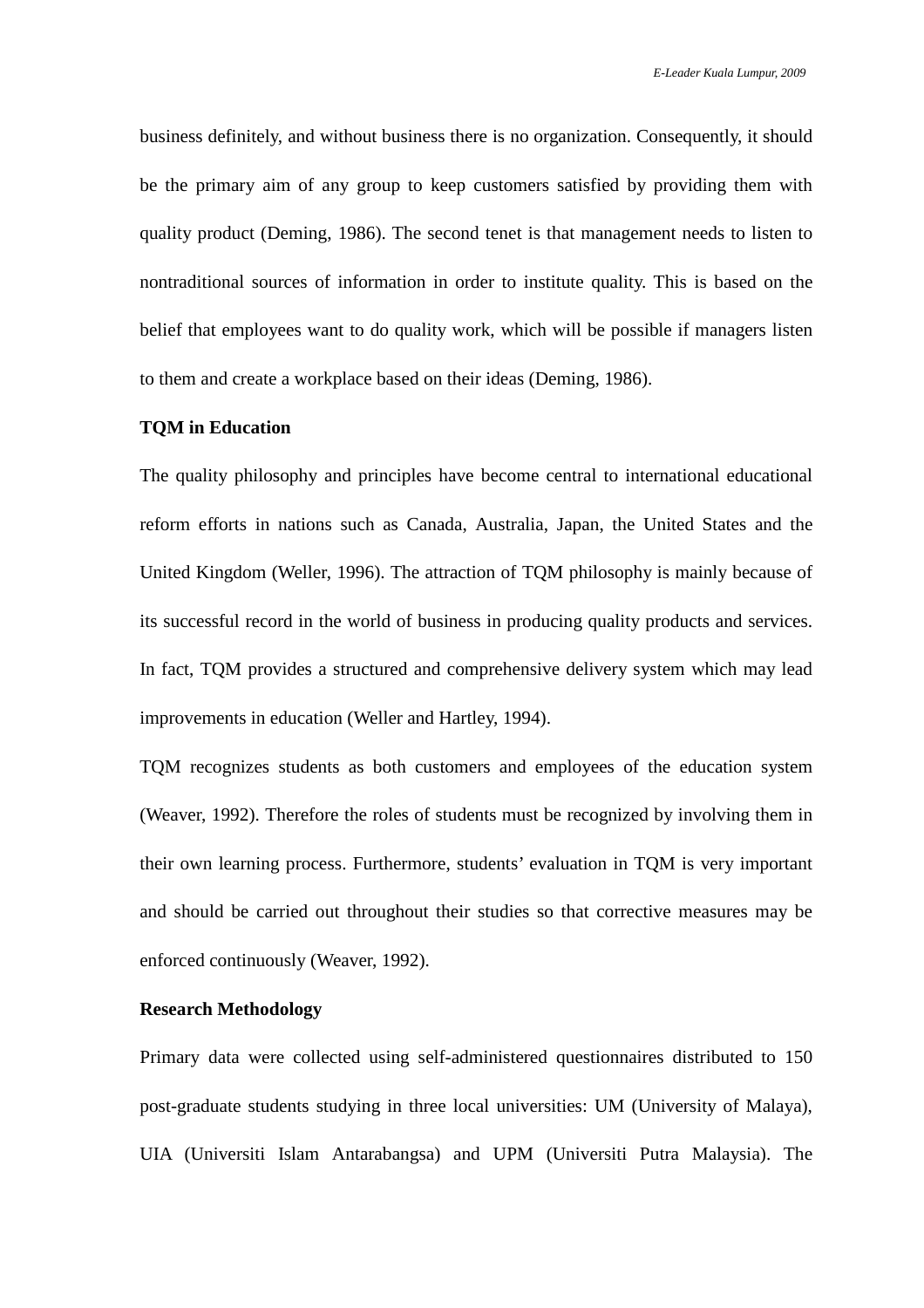questionnaire comprised four sections, ie. demography of respondents, perception on the institution's quality of service, respondents' satisfaction according to their needs focus, and attractiveness of place of study. Sections 2 and 3 employed a 5-point Likert-type scale, while Section 4 required the respondents to rank five educational institutions in terms of their attractiveness as places of study. These five are UM, UPM, UIA, Universiti Sains Malaysia (USM) and Universiti Teknologi Malaysia (UTM).

Figure 1 shows the theoretical framework linking independent and dependent variables in the study. The two independent variables are discussed further as follows. Items measuring them are developed based on the works of Kwan (1996) and Lagrosen (1997), as well as separate interviews with a group of students and academicians. The items are listed in Tables 1 and 2.

Figure 1 Education TQM Model



#### *Student needs focus*

The student is the primary judge of quality. Perceptions of value and satisfaction are influenced by many factors throughout the student's overall purchase, ownership, and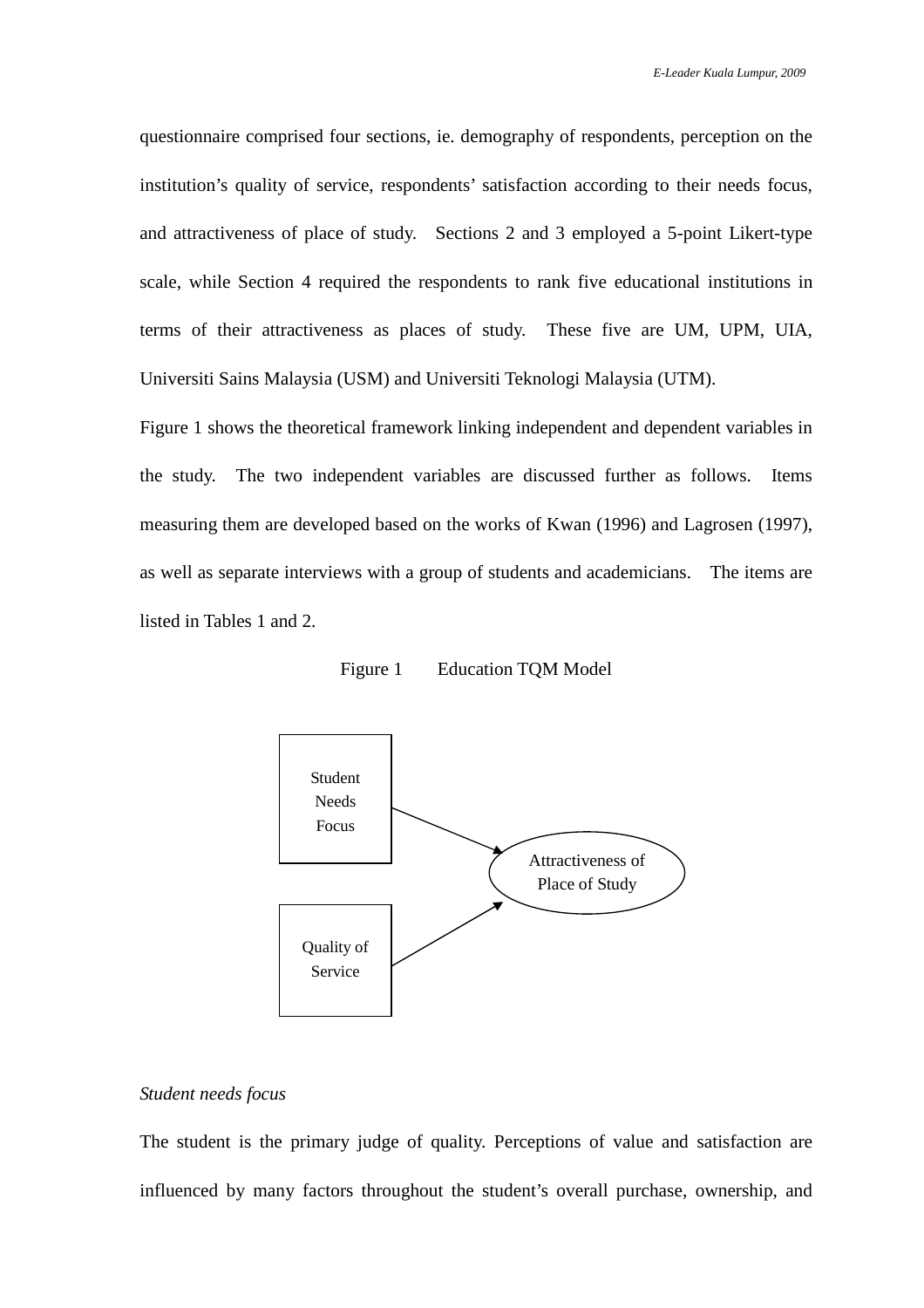service experiences. In order to complete this duty, a university's efforts need to extend well beyond merely meeting specifications, reducing defects and errors, or resolving complaints. It must also develop new ways of enhancing customer relationship, and recognize that internal customers are as important in assuring quality as external customers who enjoy the services provided.

### *Quality of service*

Quality may be measured using constructs such as enhancing value to the customer through new and improved products and services; reducing errors, defects, waste, and their related costs; increasing productivity and effectiveness in the use of all resources; as well as improving responsiveness and cycle time performance.

| Table 1 | <b>Statements Measuring Student Needs Focus</b> |  |
|---------|-------------------------------------------------|--|
|---------|-------------------------------------------------|--|

|           | Institution                                      | UM | <b>UPM</b> | <b>USM</b> | <b>UTM</b> | UІА |
|-----------|--------------------------------------------------|----|------------|------------|------------|-----|
| Statement |                                                  |    |            |            |            |     |
|           |                                                  |    |            |            |            |     |
| 1.        | Opens new career opportunities.                  |    |            |            |            |     |
| 2.        | Improves personal development and educational    |    |            |            |            |     |
|           | experience.                                      |    |            |            |            |     |
| 3.        | Gives opportunity for future salary increase.    |    |            |            |            |     |
| 4.        | Potential to network with industry players.      |    |            |            |            |     |
| 5.        | Willing to recognize my previous qualifications. |    |            |            |            |     |
| 6.        | Has a reputation for being responsive to student |    |            |            |            |     |
|           | needs.                                           |    |            |            |            |     |
| 7.        | Offers flexible entry throughout the year.       |    |            |            |            |     |
| 8.        | Provides support and assistance to international |    |            |            |            |     |
|           | students.                                        |    |            |            |            |     |
| 9.        | Offers scholarships for needy students.          |    |            |            |            |     |
| 10.       | Offers medical, accommodation and other student  |    |            |            |            |     |
|           | facilities.                                      |    |            |            |            |     |
|           |                                                  |    |            |            |            |     |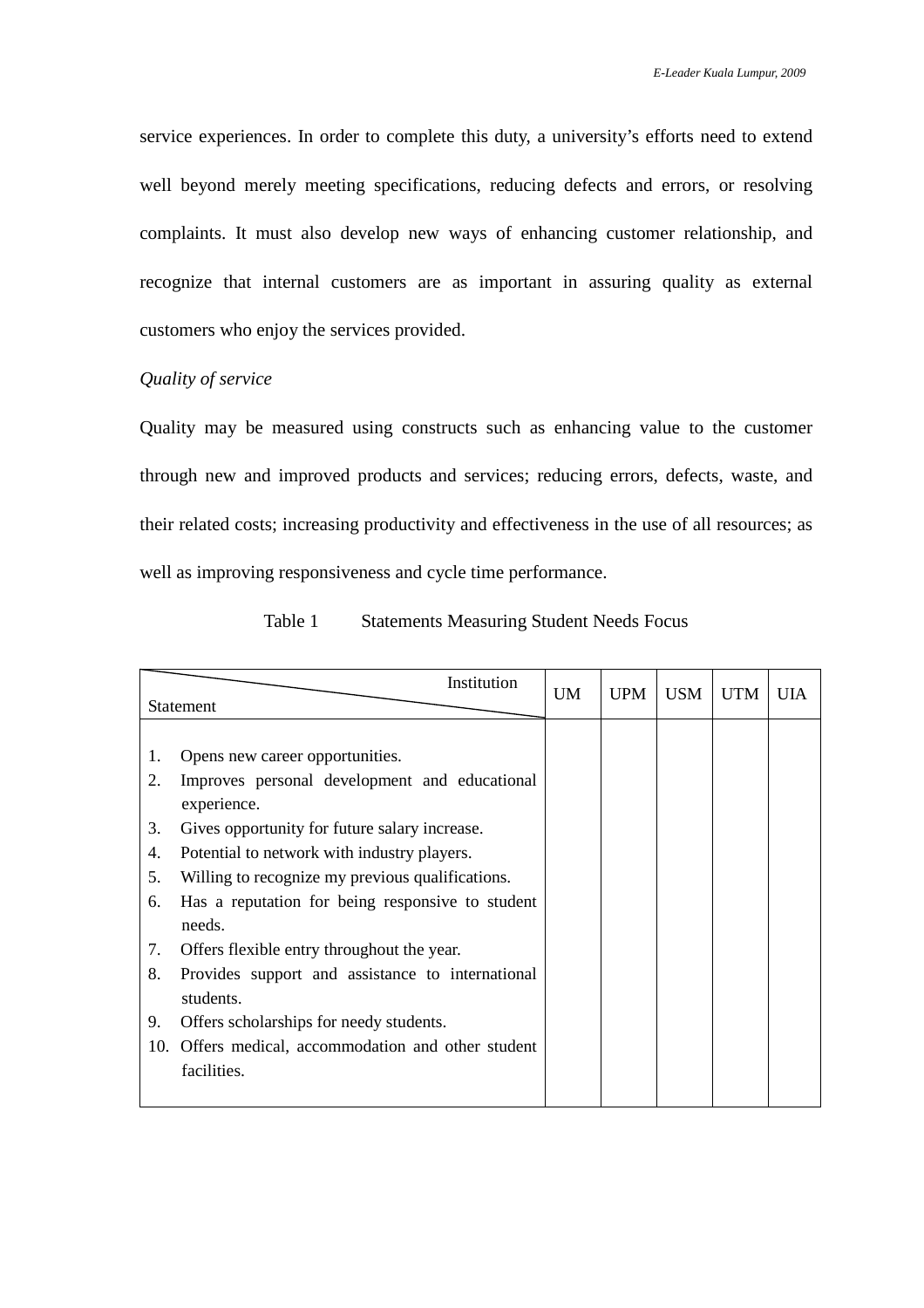| Institution                                          |                                                    | UM | <b>UPM</b> | <b>USM</b> | <b>UTM</b> | UIA |
|------------------------------------------------------|----------------------------------------------------|----|------------|------------|------------|-----|
| <b>Statement</b>                                     |                                                    |    |            |            |            |     |
|                                                      |                                                    |    |            |            |            |     |
| 1.                                                   | Has a reputation for quality of knowledge culture. |    |            |            |            |     |
| 2.                                                   | Has a reputation for quality and expertise of its  |    |            |            |            |     |
|                                                      | staff.                                             |    |            |            |            |     |
| 3.                                                   | qualifications that are recognized<br>Offers<br>by |    |            |            |            |     |
|                                                      | industry players.                                  |    |            |            |            |     |
| 4.                                                   | Offers a broad range of courses and programs.      |    |            |            |            |     |
| 5.                                                   | Makes use of the latest information technology.    |    |            |            |            |     |
| б.                                                   | Is well-known for innovation in research and       |    |            |            |            |     |
|                                                      | teaching.                                          |    |            |            |            |     |
| Has a good library facility.<br>7.                   |                                                    |    |            |            |            |     |
| 8.                                                   | Is noted for effective communication with all      |    |            |            |            |     |
|                                                      | stakeholders.                                      |    |            |            |            |     |
| 9.                                                   | Offers adequate tutorial and consultation.         |    |            |            |            |     |
| 10. Offers courses which are relevant to industries. |                                                    |    |            |            |            |     |
|                                                      |                                                    |    |            |            |            |     |

### Table 2 Statements Measuring Quality of Service

### **Research Findings**

In the end, there were 115 usable responses, yielding a 76.7% response rate. There were 55 female students (47.8%) while the rest were male. Most of the respondents were above 20, with 56.5% aged between 20 -29. This was followed by the age group 30 -39 years (36.5%), 40-49 years (4.3%), less than 20 (1.7%), and the age above 50 (0.9%).

The majority of respondents were single ie. 69 students (60%), while 18 (15.7%) were married without children, 27 (23.5%) married and have children, and 1 (0.9%) was divorced. There were 66 (57.4%) local students, and 49 (42.6%) international students. Most of the respondents were full-time students ie. 74 (64.3%), followed by salaried employees 16 (13.9%), professional 9 (7.8%),, manager 8 (7.0%), senior manager 3 (2.6%), and business owner 3 (2.6%). In terms of income, 44 (38.3%) received less than RM1000 per month. Comparatively, about 42 (35.7%) earned more than RM3000 per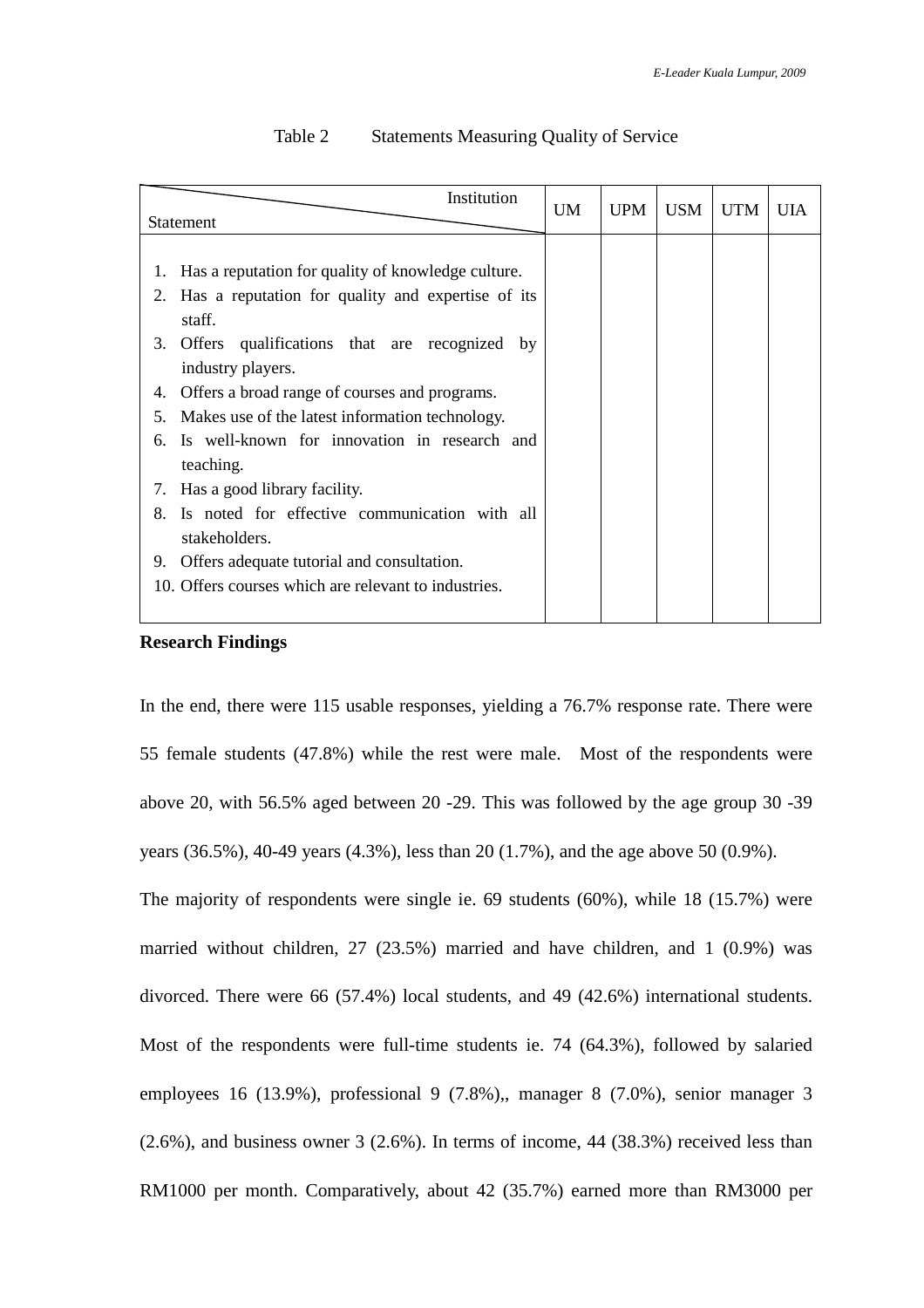month, and 29 (25.2%) with monthly income level RM1000-2999.

Before proceeding with further tests, reliability of the scales measuring continuous variables was ascertained. Cronbach alpha for the student needs focus scale is 0.9525 and for quality of services 0.9254, which indicate very satisfactory levels of reliability.

### *Effect of Demographic Factors*

Mean scores of each statement were analysed to compare the perception of different groups of respondents towards quality of service, student needs focus, as well as attractiveness of place of study. A low mean score implies a more positive perception; on the other hand, a higher score means a less positive perception.

Results suggest that gender and nationality have a significant effect on quality of service. Female respondents (mean=108.78) appear to be more satisfied than males (118.65) with the quality of services provided by the institutions, at  $p=0.04$ . In terms of nationality, local students (110.90) are more satisfied than foreigners (118.0), also at p=0.04.

### *Quality of Service in Each University*

In general students perceive UM to offer the best quality of services compared to the other four institutions. UM scores the lowest mean for all ten statements, which suggests that respondents are most satisfied with UM in all constructs of quality used in the study. The second best scorer is UPM, which also performs consistently across all ten statements.

Further analysis shows that UM's main strengths are having a reputation for quality of knowledge culture (Statement 1) and offering recognized qualifications (Statement 3)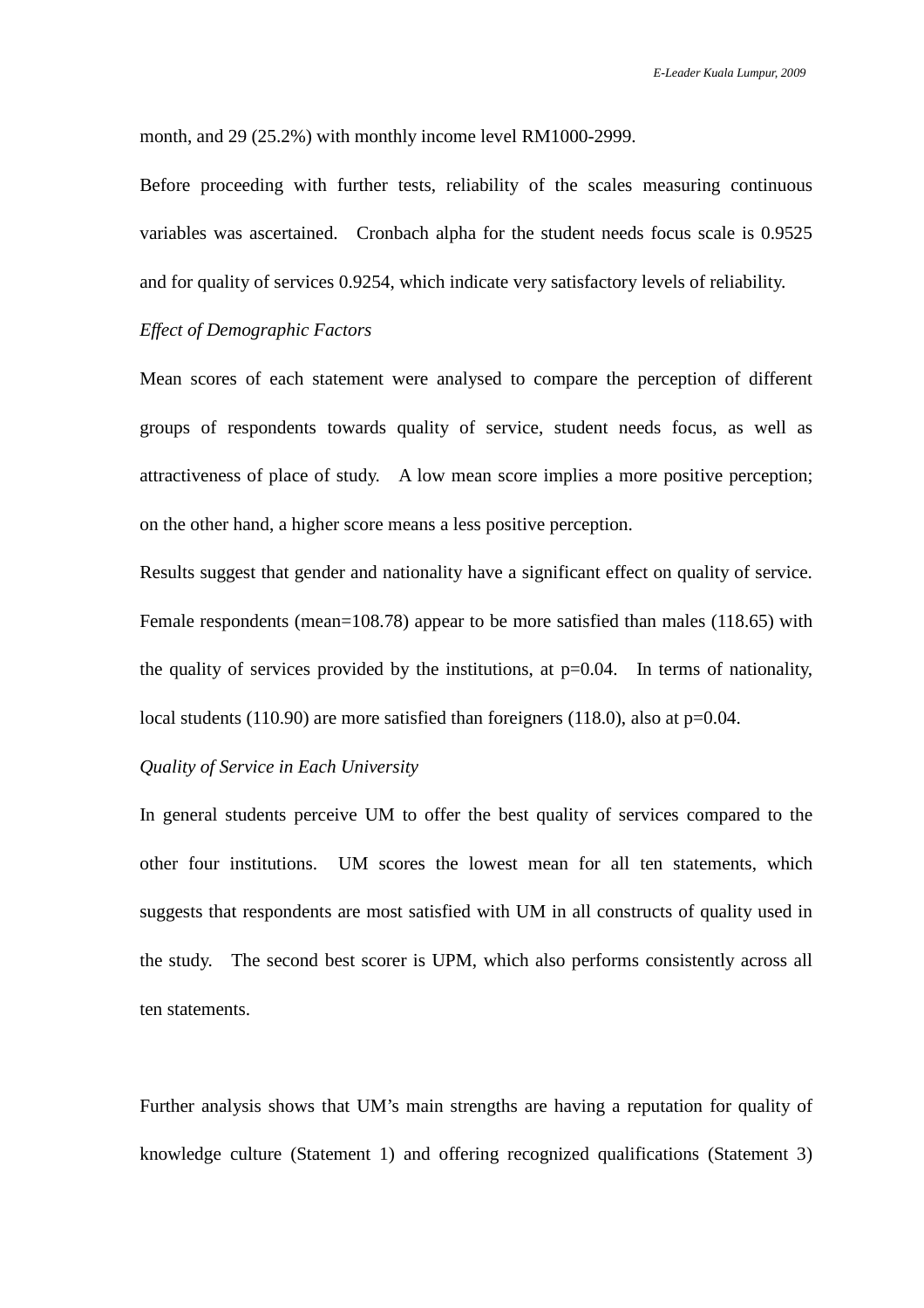while its major weakness is the effectiveness of communication with all stakeholders (Statement 8). Interestingly this also appears to be the greatest weakness of all five universities involved in the study.

# *Student Needs Focus*

Respondents generally agree that UM is the best scorer in all ten statements measuring the said variable, followed by UPM. Students perceive UM's primary strengths to be improving personal development and educational experience (Statement 2) as well as opening new career opportunities (Statement 1), while the major weaknesses are lack of flexible entry throughout the year (Statement 7) and scholarships (Statement 9). Again these are both the greatest weaknesses observed in all five institutions.

# *Ranking the Attractiveness of Place of Study*

The respondents were asked to rank five universities based on their general perception of its attractiveness as a place of study. The result shows UM (mean 1.5739) is perceived among respondents as the most attractive place of study followed by the other four universities ie. UPM (2.1304), USM (2.200), UTM (2.4087), UIA (2.5391). Frequency analysis shows that 51.3% of respondents consider UM as very attractive. In contrast, UPM is considered very attractive by 17.4%, UIA 13.9%, 12.2% UTM, and USM 11.3%.

#### *Relationship between Quality of Service/Student Needs Focus and Ranking*

Results of Pearson Correlation test indicate that there is a significant relationship between quality of service and attractiveness of place of study  $(R=0.324, p=0.000)$ . The relationship between student needs focus and ranking is also found to be significant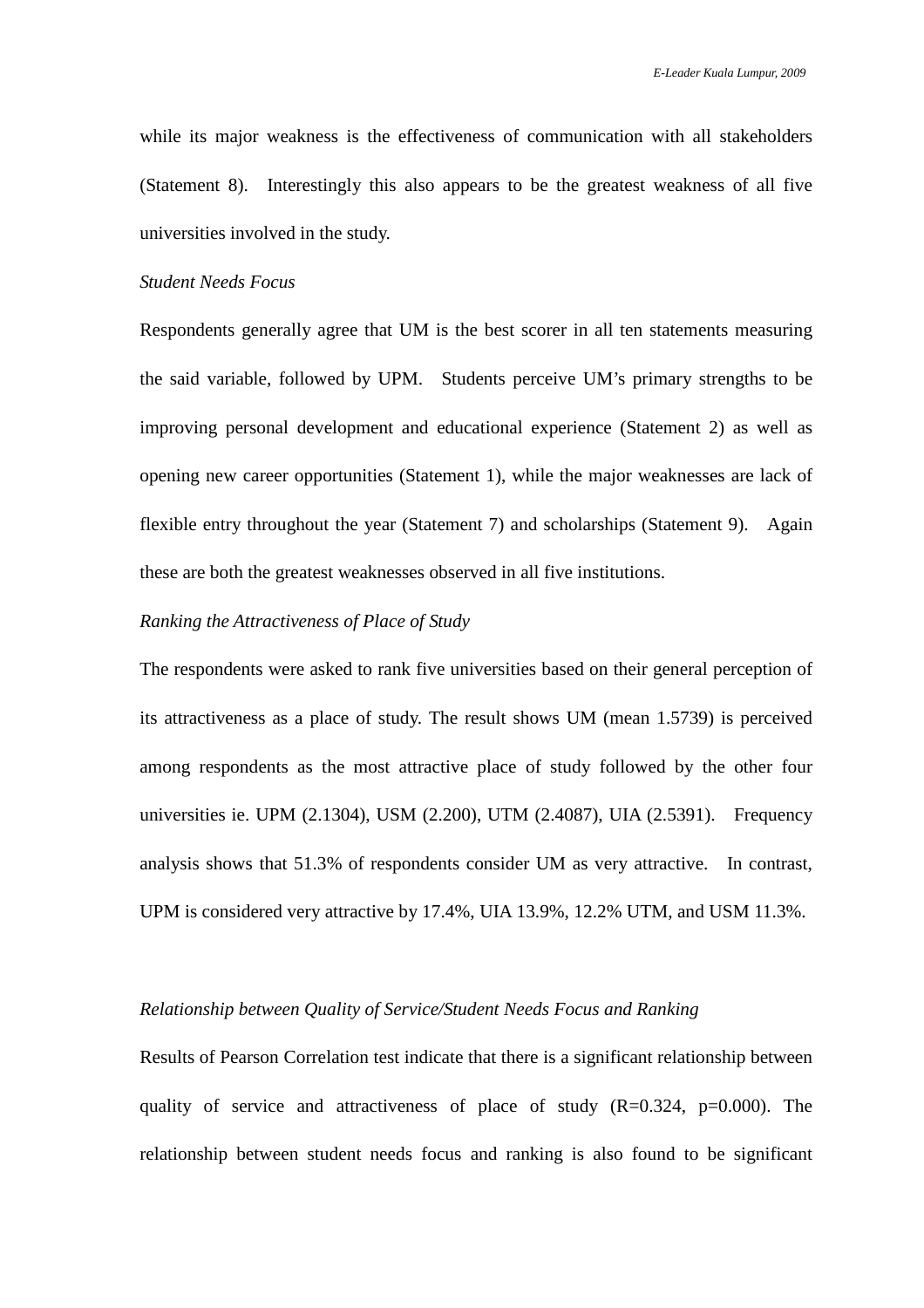$(R=0.414, p=0.000)$ . The positive sign in both tests affirm that a university's rank tends to improve with better services and focus on its students' needs.

# **Conclusion**

The study aimed to analyze students' general perception of TQM and its effect on attractiveness of place of study. The study sought to examine student needs focus, and quality of service provided by Malaysian universities, as well as the effect of the two variables on the ranking of the institutions.

Overall, the findings have given an encouraging feedback on the implementation of TQM in Malaysian educational institutions. The study provides empirical evidence that can help institutions to better understand the need of TQM and how TQM can improve institutional performance. The findings show that students place a high importance on an institution's quality performance. Thus more effort should be taken to enhance the practice of TQM in every component of the institution, and embed it as an organizational culture.

Institutions have an important role to play in determining the success of TQM in the education system, besides providing training and courses for staff. Constant monitoring should be carried out on its progress and problems encountered as these might hinder its implementation. Commitment from every level of the organization is essential for a successful TQM implementation. Last but not least, customer participation is also important as it provides measures of the actual performance, which completes the feedback loop in the strategic management process.

Further research is needed for better understanding of the subject matter. The instrument